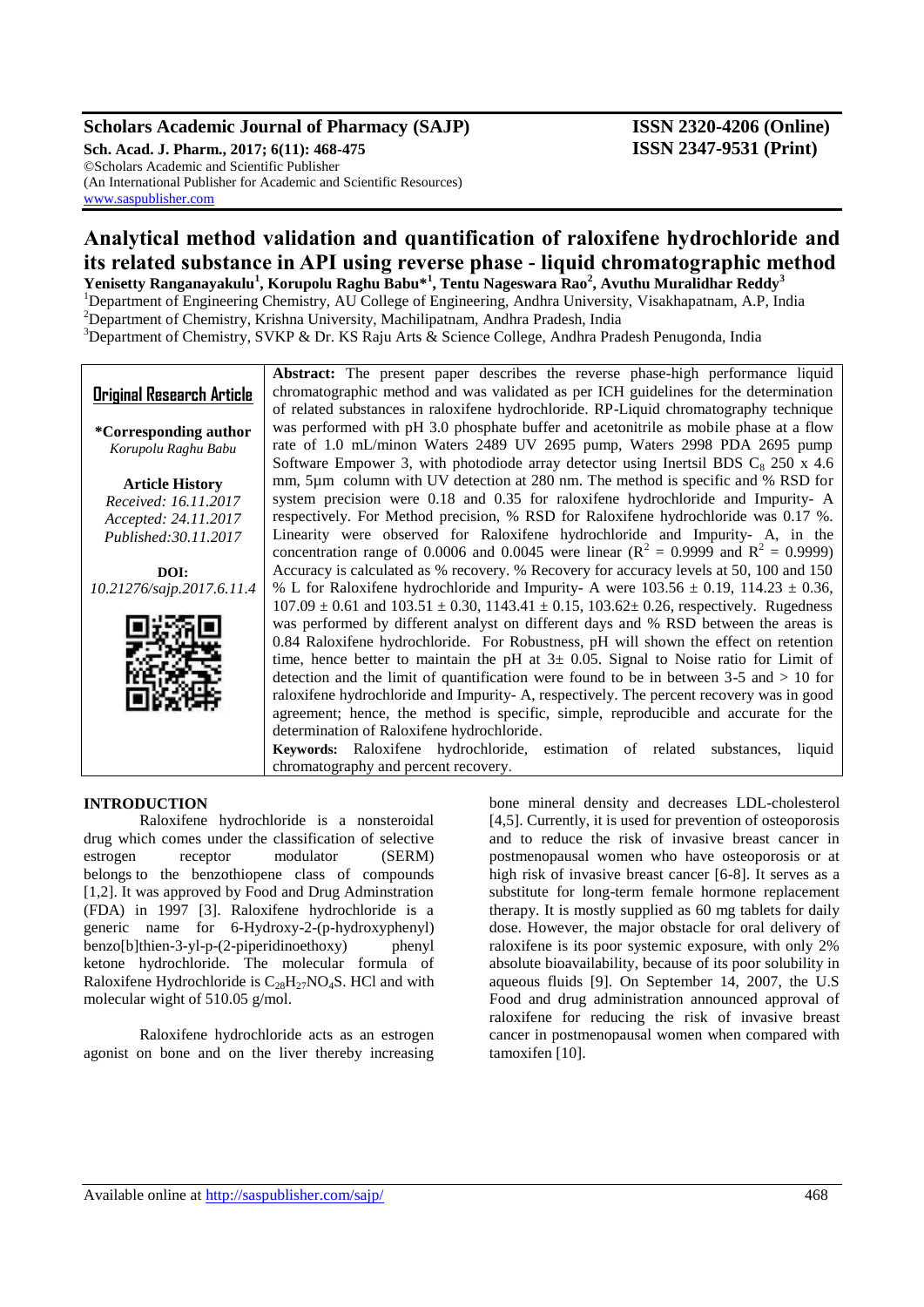

**Fig-1: Chemical Structure of Raloxifene hydrochloride**



**Fig-2: Chemical Structure of 4-[2-(1-Pipiridine) ethoxybenzoic acid hydrochloride (Impurity –A)**

# **EXPERIMENTAL CONDITIONS**

#### **Instrumentation and chromatographic conditions**

Chromatographic separation was achieved by using a Waters 2489 UV 2695 pump, Waters 2998 PDA 2695 pump Software Empower 3 photodiode array detector using Inertsil BDS  $C_8$  (250mm× 4.6 mm, 5 µm particle size) column with eluent-A: phosphate buffer eluent-B: acetonitrile as mobile phase at a flow rate of 1.0 mL/min. with UV detection at 280 nm. Column maintained at temperature 35ºC. The overall run time was 50 min. 10  $\mu$ L of sample was injected into the HPLC system.

**Chemicals used:** Orthophosphoric acid, Acetonitrile HPLC grade and water were obtained from Merck, India. All chemicals were of an analytical grade and used as received.

#### **Preparation of Mobile Phase-A**

Weigh accurately about 9.0 g of monobasic potassium hydrogen phosphate and transfer into 1000 mL of water, and mix. Add 0.6 mL of phosphoric acid, further adjust with phosphoric acid or potassium hydroxide solution to a pH of 3.0±0.1, and mix well.

**Preparation of Mobile Phase-B** Acetonitrile used as mobile phase-B.

#### **Preparation of Diluent**

700mL of Mobile Phase – A and 300 mL of Mobile Phase- B are mixed to prepare one litre of diluent and the solution are properly mixed.

# **Method validation**

#### **Specificity**

Specificity is the ability to assess unequivocally the analyte in the presence of components that may be expected to be present, such as impurities, degradation products and matrix components. The following are the solution to be prepared for the study of Specificity for Related Substances by HPLC.

Prepare individual solution of the substance containing 0.003 mg/ml of Impurity-A, 0.003mg/ml of Raloxifene Hydrochloride and 0.12 mg/ml of N-oxide.

A spiked solution of impurity-A to the Raloxifene Hydrochloride drug substance and to check specificity study and to check for system suitability by injecting Blank, individual solutions and spiked solutions. Analysis was performed by PDA detector and peak purity was determined. Specificity chromatograms of blank, WSTD, IMP-A working standard and spiked solution were shown in Figure 3, 4.



**Fig-3: Specificity chromatogram of blank solution**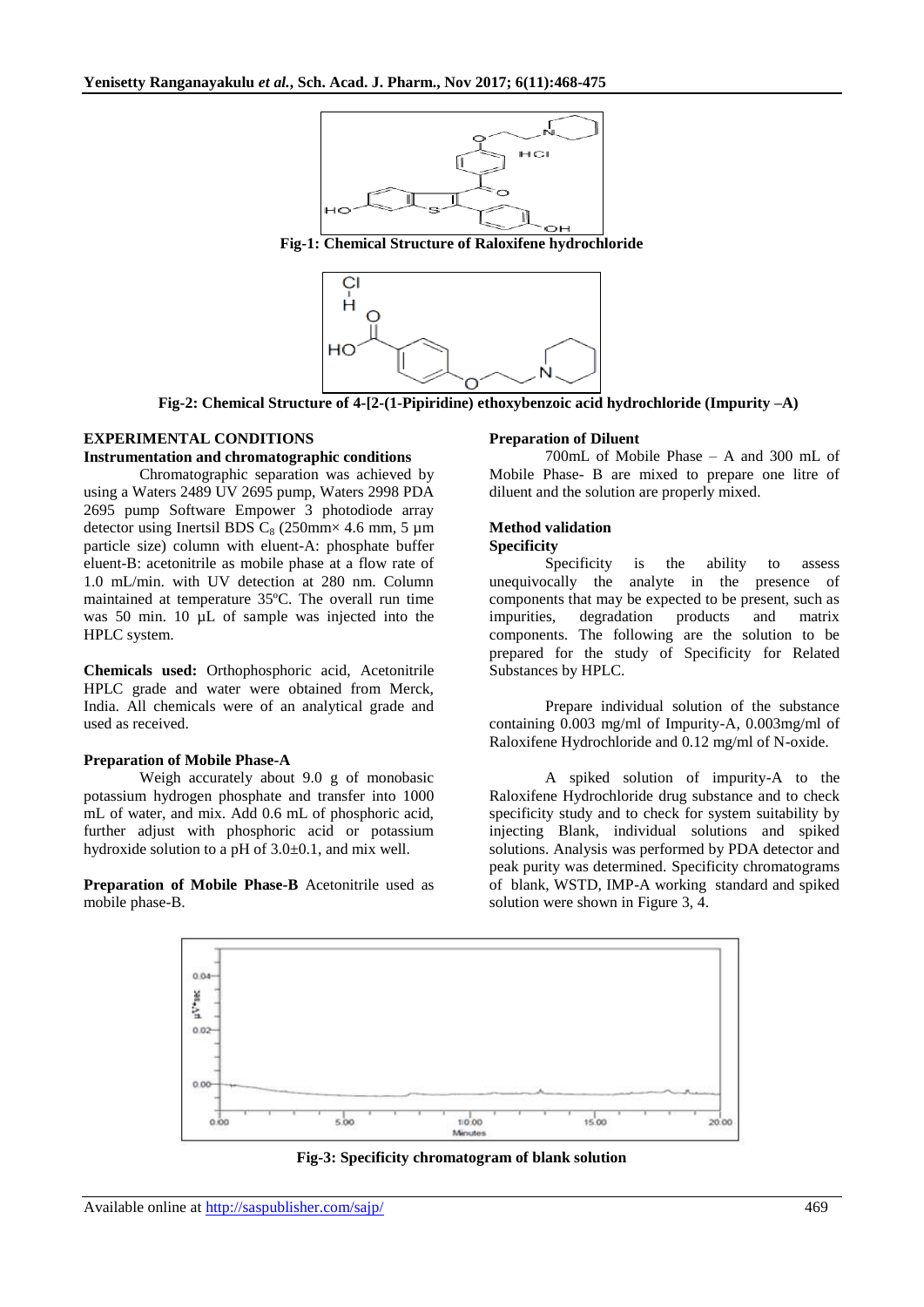

**Fig-4: Specificity chromatogram of raloxifene hydrochloride and Impurity-A solution**

#### **Acceptance criteria**

The tailing factor for Raloxifene Hydrochloride peak should be less than 2.0 The resolution for Raloxifene Hydrochloride and Impurity-A peak should be less than 3.0

The above study reveals that all the known impurities of Raloxifene Hydrochloride adequately resolved. Hence, the method is selective for the determination of related substances in Raloxifene Hydrochloride.

#### **System precision**

Raloxifene Hydrochloride working standard and Impurity-A working standard were analyzed for system precision study by injecting Blank and six injections of standard solution and the results of the study are shown in Table 2.

**Acceptance criteria:** The % RSD for peak areas of Raloxifene HCl and Impurity-A should not be more than 2.00.

#### **Method precision**

The precision of the method was determined by analyzing a sample solution at 100% of the specification limit (Six replicate sample preparations).

#### **Preparation of test solution:**

Weigh accurately about 30 mg of the sample into a 10 mL volumetric flask.. Dissolve and make up to the mark with diluent.

**Acceptance criteria:** The % RSD for peak areas of RLX Hcl and Unknown impurity should not be more than 2.00.

#### **Linearity**

The linearity of the HPLC method was demonstrated for raloxifene hydrochloride related substances solutions ranging from 20% to 150% of the specification limit.

#### **Preparation of Impurity-A and Raloxifene hydrochloride Stock solution:**

Weigh accurately about 30mg of each Impurity-A and raloxifene hydrochloride into a 100 mL volumetric flask. Dissolve and make up to the volume with diluent.

#### **Preparation of 20% solution:**

Take 0.1 ml of above prepared Stock solution into a 50mL volumetric flask, Dissolve and dilute to 50 mL with diluent.

# **Preparation of 40% solution:**

Take 0.2 ml of above prepared Stock solution into a 50mL volumetric flask, Dissolve and dilute to 50 mL with diluent

#### **Preparation of 80% solution:**

Take 0.4 mL of above prepared Stock solution into a 50mL volumetric flask, Dissolve and dilute to 50 mL with diluent

# **Preparation of 90% solution:**

Take 0.45 mL of above prepared Stock solution into a 50mLvolumetric flask, Dissolve and dilute to 50 mL with diluent

#### **Preparation of 100% solution**

Take 0.5mL of above prepared Stock solution into a 50mL volumetric flask, Dissolve and dilute to 50 mL with diluent

#### **Preparation of 110% solution**

Take 0.55mL of above prepared Stock solution into a 50mL volumetric flask, Dissolve and dilute to 50mL with diluent

#### **Preparation of 120% solution:**

Take 0.6mL of above prepared Stock solution into a 50mL volumetric flask, Dissolve and dilute to 50mL with diluent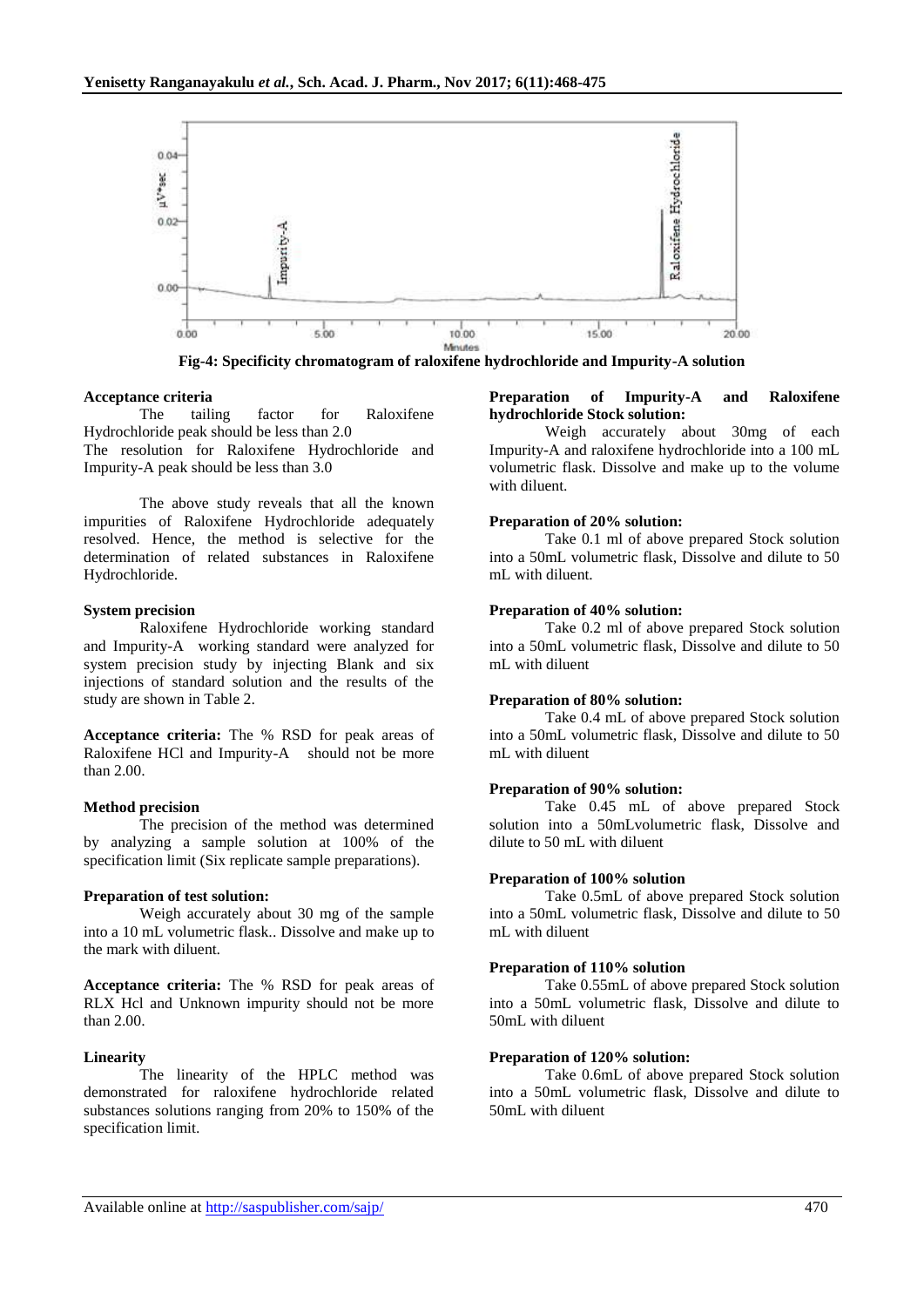### **Preparation of 150% solution:**

Take 0.75mL of above prepared Stock solution into a 50mL volumetric flask, Dissolve and dilute to 50mL with diluents. The above concentrations were injected into HPLC System twice to determine the linearity.

**Acceptance criteria:** The plot of concentration versus average peak area of impurity-H and raloxifene hydrochloride should be linear with correlation coefficient not less than 0.99.

# **Accuracy**

The accuracy of the method was determined using three solutions containing raloxifene hydrochloride and Impurity-A at approximately 50%, 100% and 150% of the strength of working standard concentration. Each solution was analyzed in triplicate and calculated the %Recovery with respect to standard.

#### **Preparation of Recovery Stock solution:**

 Weigh accurately about each 15mg of Raloxifene Hydrochloride and Impurity-A into a 50mL volumetric flask, Dissolve and dilute to the volume with diluent.

# **Standard solution**

Weigh accurately about each 30mg of raloxifene hydrochloride and Impurity-A into a 100mL volumetric flask, Dissolve and dilute to the volume with diluent.

Take 5.0 mL of above prepared standard solution into a 500mL volumetric flask and dilute to the mark with diluent.

**Recovery @ 50% Level:** Taken 0.5 mL of Recovery stock solution into a 100 mL volumetric flask and make up to the mark with standard solution.(0.0045mg/ml).

Recovery @ 100% Level: Taken 1.0 mL of Recovery stock solution into a 100 mL volumetric flask and maked up to the mark with standard solution.(0.006mg/ml)

**Recovery @ 150% Level:** Taken 1.5 mL of Recovery stock solution into a 100 mL volumetric flask and make up to the mark with standard solution.(0.0075mg/ml) The above solutions were injected in to HPLC system twice along with bracketing standards to check recovery.

# **RUGEDNESS**

Rugedness can be performed by different days by different analyst

# **Preparation of test solution:**

Weigh accurately 30 mg of the sample into a 10 mL volumetric flask. Dissolve and dilute up to the

mark with diluent. The same procedure was followed for six replication preparations.

# **Acceptance criteria**

The %RSD for average peak areas of RLX HCl and known, single maximum unknown impurities should not be more than 2.00%

The %RSD for combined Day-1 and Day-2 average peak areas of RLX HCl and known, single maximum unknown impurities of should not be more than 5.00%

#### **Robustness**

The parameters of the method that was altered to test the robustness of the method. Flow rate was varied from actual from 1.0 to 0.9 and 1.1 mL/min. pH was varied  $\pm$  0.1 from actual i.e., 2.9 and 3.1. While changing the flow rate and pH, other parameters were unchanged to know the ruggedness of the method.

#### **Preparation of standard solution:**

Prepare individual solution of the substance containing 0.003 mg/ml of Impurity-H and 0.003 mg/ml of raloxifene hydrochloride standard solutions as per the method

# **Acceptance criteria:**

The area difference between two injections of Raloxifene peak should not be more than 10.0%

# **Limit of detection (lod)**

The limit of detection is determined by calculating the signal to noise ratio and by comparing test results from samples with known concentrations of analyte with those of blank samples and establishing the minimum level at which the analyte can be reliably detected.

# **Preparation of Detection limit Solution:**

Take 3.3 mL of above prepared Quantitation solutions into a 10 mL volumetric flask. Dissolve and dilute to 10 mL with mobile phase.

**Acceptance criteria:** For LOD solution Signal to Noise ratio should be about 3 to 5.

# **Limit of quantification (loq)**

 The limit of Quantitation is defined as the lowest concentration of an analyte in a Impurity-A and raloxifene hydrochloride that can be determined with acceptable precision under the stated operational conditions of the method. The limit of Quantitation is calculated from the signal to noise ratio.

# **Preparation of Quantificaiton limit Solution:**

 Prepare Quantitation limit solution in such a conc. for which the signal to noise ratio should be 10 to 15.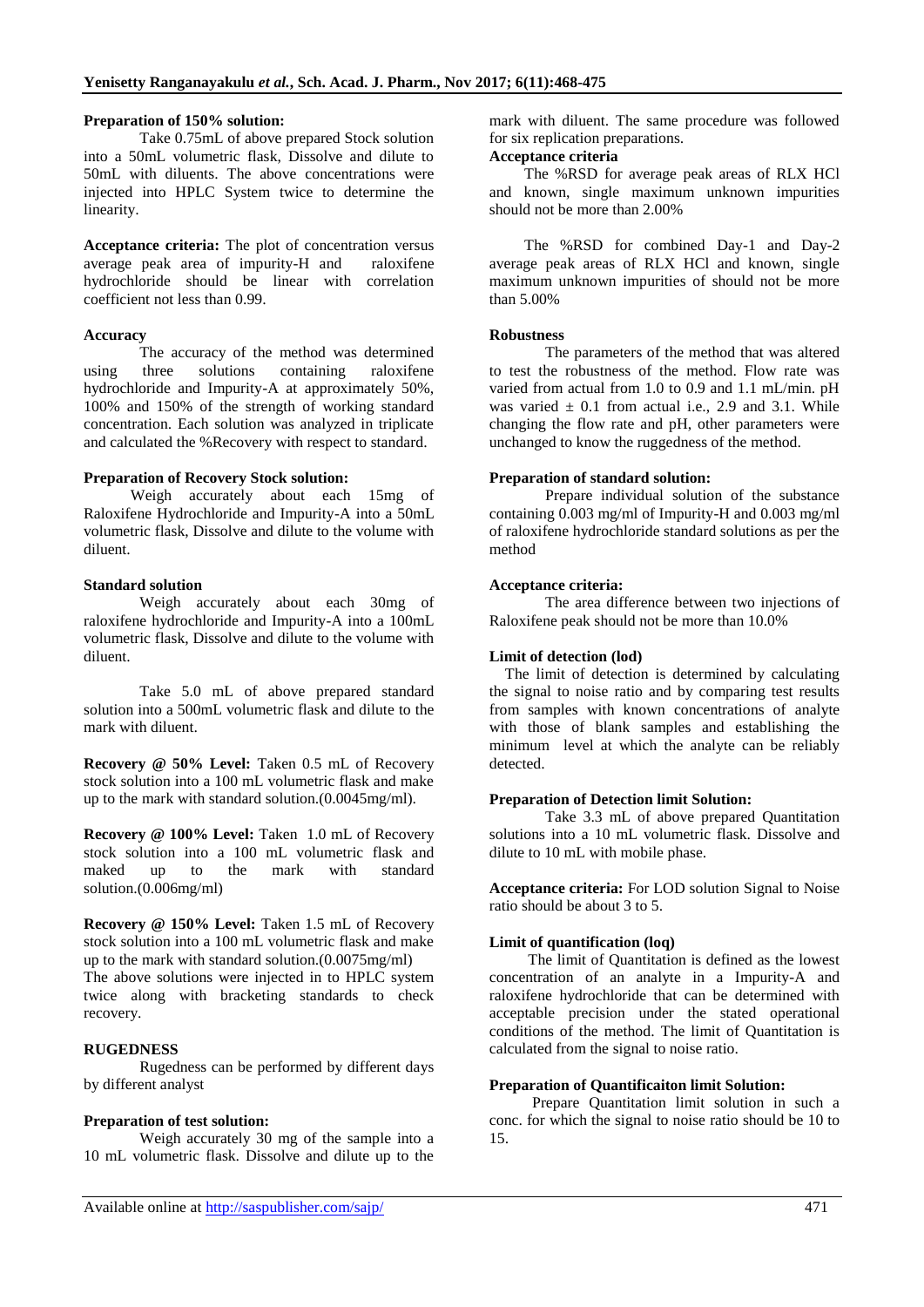#### **Acceptance criteria:**

Signal to Noise ratio should be about 10 to 15 and the Quantitation limit should be less than the specification limit.

The relative standard deviation for the peak area of each Impurity-A and raloxifene hydrochloride should be less than 10.00%.

#### **Results and discussion Specificity**

The study reveals that all the known impurities of raloxifene hydrochloride adequately resolved. Hence, the method is selective for the determination of related substances in Raloxifene Hydrochloride. Refer Table No.1

|  | Table-1: Summary of Resolution and tailing factor for system suitability solution |  |
|--|-----------------------------------------------------------------------------------|--|
|  |                                                                                   |  |
|  |                                                                                   |  |

| S.No | RetentionTime(min) Peak Name |                | Area     | Resolution | Tailing factor |
|------|------------------------------|----------------|----------|------------|----------------|
|      |                              | <b>RLX HCI</b> | 10831647 |            | 1.36           |
|      |                              | Impurity-A     |          | 6.35       | 1.45           |

#### **System PRECISION**

The standard solution was injected for six times and % RSD was calculated and the results are well with in the acceptance limit. Refer Table No.2

# **Table-2: Summary of system suitability from standard solution**

| No. of inj'n   | <b>RLX HCI</b> | <b>Impurity-A</b> |
|----------------|----------------|-------------------|
| 01             | 104876         | 12838             |
| 02             | 104525         | 12817             |
| 03             | 104497         | 12890             |
| 04             | 104439         | 12914             |
| 0 <sub>5</sub> | 104580         | 12871             |
| 06             | 104303         | 12936             |
| Average        | 104536.7       | 12877.67          |
| %RSD           | 0.18%          | 0.35%             |

# **Method precision**

Different sample preparation (six replications) was made with homogenous sample at 100% of the specification limit and results are well within the acceptance criteria. Refer Table No.3

| Table 5. Melliod Frecision |                |  |  |  |  |
|----------------------------|----------------|--|--|--|--|
| No.of prep'n               | <b>RLX Hcl</b> |  |  |  |  |
| 1                          | 117235950      |  |  |  |  |
| $\overline{2}$             | 117098680      |  |  |  |  |
| 3                          | 117024690      |  |  |  |  |
| 4                          | 117189460      |  |  |  |  |
| 5                          | 117446060      |  |  |  |  |
| 6                          | 117531067      |  |  |  |  |
| <b>AVERAGE</b>             | 117254317.8    |  |  |  |  |
| <b>STD DEV</b>             | 197408.8       |  |  |  |  |
| %RSD                       | 0.17           |  |  |  |  |

# **Table 3. Method Precision**

#### **Linearity**

For linearity results obtained are shown in tables and figure show the line of best fit for average

peak area versus concentration for each impurity and calculate Correlation Coefficient. Refer Table 4, Figure 7.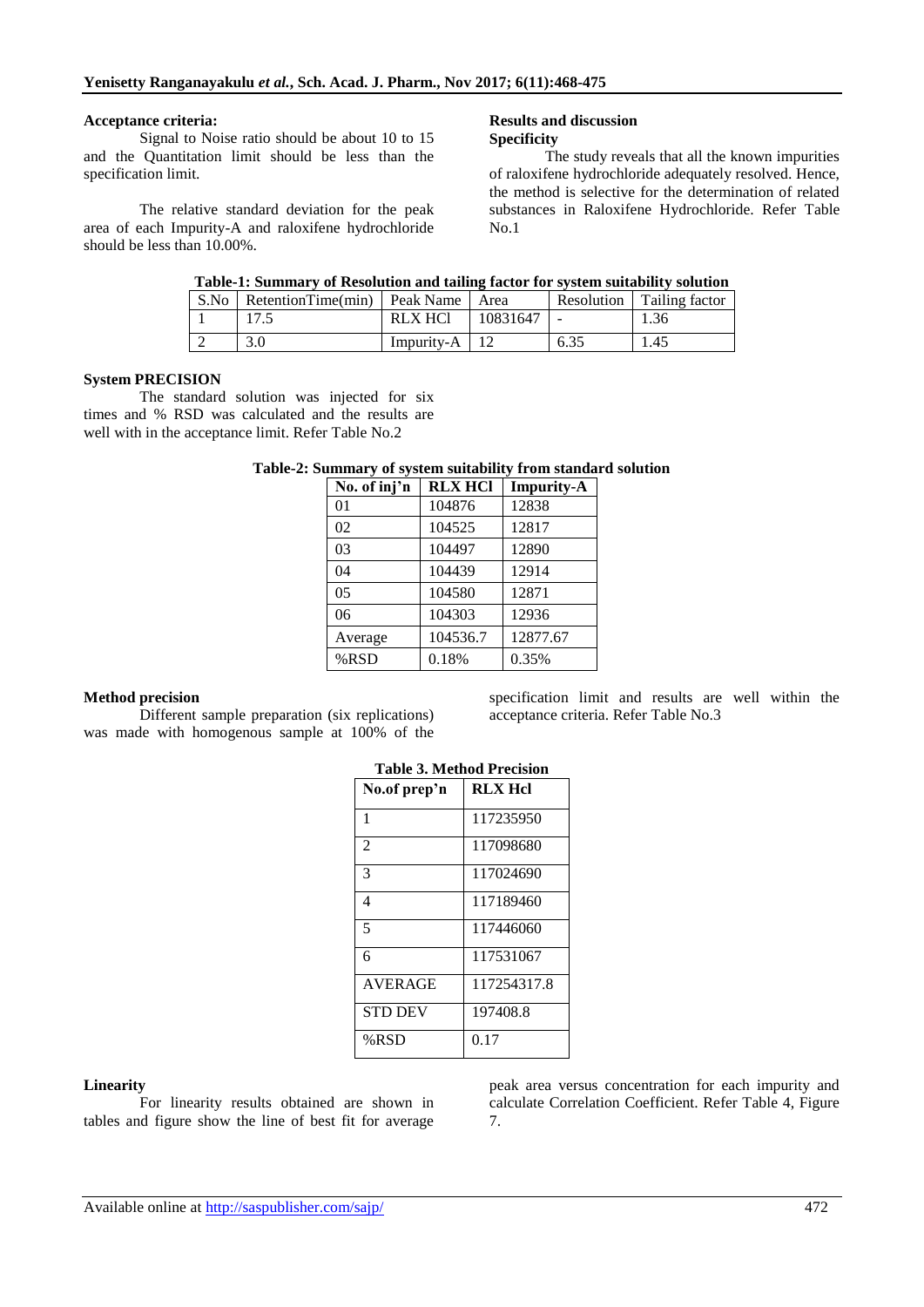| <b>Linearity level</b> | Concentration(mg/ml) | Avg Peak Area of         |                   |  |  |
|------------------------|----------------------|--------------------------|-------------------|--|--|
|                        |                      | Raloxifene Hydrochloride | <b>Impurity-A</b> |  |  |
| 20% level              | 0.0006               | 24491                    | 3384              |  |  |
| 40% level              | 0.0012               | 46745                    | 6156              |  |  |
| 80% level              | 0.0024               | 89559                    | 11559             |  |  |
| 90% level              | 0.0027               | 101929                   | 12960             |  |  |
| $100\%$ level          | 0.0030               | 112059                   | 14367             |  |  |
| 110% level             | 0.0033               | 122645                   | 15727             |  |  |
| 120% level             | 0.0036               | 135794                   | 17291             |  |  |
| 150% level             | 0.0045               | 167303                   | 21296             |  |  |



**Fig-7: Linearity Curve of Raloxifene Hydrochloride and Impurity A**

# **Accuracy**

The reference standard solution was injected twice and the average was taken into consideration for calculation of % recovery (Table No.5) % Recovery was performed at three concentration levels i.e., 50, 100 and 150% and the results are given in Table No. 6

| <b>Injection No.</b> | Area counts of           |                   |  |  |  |
|----------------------|--------------------------|-------------------|--|--|--|
|                      | Raloxifene Hydrochloride | <b>Impurity-A</b> |  |  |  |
|                      | 113215                   | 14972             |  |  |  |
|                      | 113801                   | 14857             |  |  |  |
| Average              | 113508                   | 14915             |  |  |  |

|  | <b>Table-5: Standard solution_Accuracy Test</b> |  |
|--|-------------------------------------------------|--|
|  |                                                 |  |

|  |  |  | Table-6: Standard solution_Accuracy Test |  |
|--|--|--|------------------------------------------|--|
|--|--|--|------------------------------------------|--|

|                         | <b>Standard Area</b>            |                       | Area counts                     |                       | %Recovery                       |                       | Average $\pm$ S.D<br>$(\%$ RSD) |                       |
|-------------------------|---------------------------------|-----------------------|---------------------------------|-----------------------|---------------------------------|-----------------------|---------------------------------|-----------------------|
|                         | Raloxifene<br>Hydro<br>chloride | <b>Impurity-</b><br>A | Raloxifene<br>Hydro<br>chloride | <b>Impurity-</b><br>A | Raloxifene<br>Hydroc<br>hloride | <b>Impurity-</b><br>A | Raloxifene<br>Hydroc<br>hloride | <b>Impurity-</b><br>A |
| Recovery<br>$50\% - 1$  |                                 |                       | 176718                          | 23128                 | 103.79                          | 103.38                | 103.56                          | 103.05                |
| Recovery<br>$50\% - 2$  | 113508                          | 14915                 | 176108                          | 23043                 | 103.43                          | 103.00                | 0.20<br>$+$<br>(0.19)           | 0.31<br>$+$<br>(0.30) |
| Recovery<br>$50\% - 3$  |                                 |                       | 176181                          | 22989                 | 103.47                          | 102.76                |                                 |                       |
| Recovery<br>$100\% - 1$ | 113508                          | 14915                 | 259746                          | 34080                 | 114.41                          | 114.25                | 114.23<br>0.41<br>$+$           | 114.41<br>0.17<br>$+$ |
| Recovery                |                                 |                       | 258249                          | 34121                 | 113.76                          | 114.39                | (0.36)                          | (0.15)                |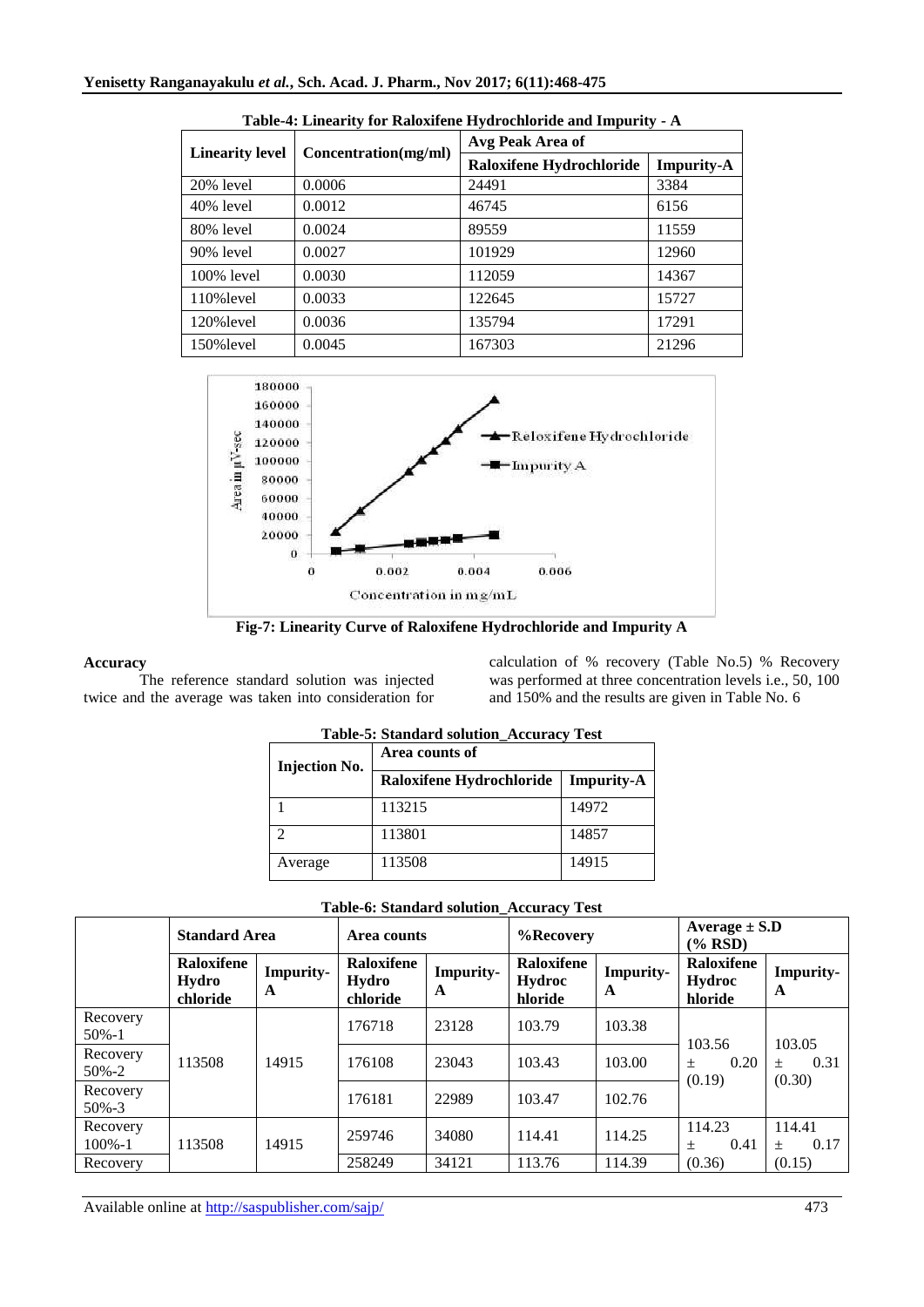| 100%-2      |        |       |        |       |        |        |                |           |
|-------------|--------|-------|--------|-------|--------|--------|----------------|-----------|
| Recovery    |        |       | 259980 | 34179 | 114.52 | 114.58 |                |           |
| $100\% - 3$ |        |       |        |       |        |        |                |           |
| Recovery    |        |       | 302023 | 39664 | 106.43 | 106.38 |                |           |
| 150%-1      |        |       |        |       |        |        |                |           |
| Recovery    | 113508 | 14915 | 303918 | 39734 | 107.10 | 106.56 | 107.09<br>0.65 | 106.62    |
| 150%-2      |        |       |        |       |        |        | 土<br>(0.61)    | 0.28<br>土 |
| Recovery    |        |       | 305703 | 39872 | 107.73 | 106.93 |                | (0.26)    |
| 150%-1      |        |       |        |       |        |        |                |           |

# **Ruggedness**

In the Part of ruggedness Day-1 study is considered from method precision results done by

Analyst-1. On Day -2, Analyst-2 was performed as same procedure followed by Analyst-1.

| Table-7: Summarize the results of the ruggedness study |                 |                                                                           |  |  |  |
|--------------------------------------------------------|-----------------|---------------------------------------------------------------------------|--|--|--|
| No. of prep'n                                          | <b>RLX</b> Area | <b>Remarks</b>                                                            |  |  |  |
| Day-I and Day-II                                       |                 |                                                                           |  |  |  |
| 01                                                     | 117235950       |                                                                           |  |  |  |
| 02                                                     | 117098680       |                                                                           |  |  |  |
| 03                                                     | 117024690       |                                                                           |  |  |  |
| 04                                                     | 117189460       | Ruggedness Day-I & Analyst- I Average areas (Taken from Method Percision) |  |  |  |
| 05                                                     | 117446060       |                                                                           |  |  |  |
| 06                                                     | 117531067       |                                                                           |  |  |  |
| 01                                                     | 115138254       |                                                                           |  |  |  |
| 02                                                     | 115523903       |                                                                           |  |  |  |
| 03                                                     | 115268466       |                                                                           |  |  |  |
| 04                                                     | 115206447       | Ruggedness Day-II & Analyst-II areas                                      |  |  |  |
| 05                                                     | 115858038       |                                                                           |  |  |  |
| 06                                                     | 115556174       |                                                                           |  |  |  |
| Average                                                | 116339765.8     |                                                                           |  |  |  |
| $%$ RSD                                                | 0.84            |                                                                           |  |  |  |

# **Table-7: Summarize the results of the ruggedness study**

#### **Robustness**

The variation in flow rate and pH of Mobile Phase and the results are recorded in **Table No. 8**.

# **Table-8: Summarized the results of the robustness study obtained for each parameter altered**

| <b>Parameter condition</b>  | Avg RT of RLX and Imp-H |        | Area    |         | Area difference |
|-----------------------------|-------------------------|--------|---------|---------|-----------------|
|                             |                         |        | $Inj-1$ | $Inj-2$ |                 |
| <b>Actual</b>               | <b>RLX</b>              | 20.677 | 114740  | 115464  | 0.63%           |
|                             | Impurity-A              | 3.358  | 13499   | 13457   | 0.31%           |
| (Low Flow)<br>$0.9$ ml/min  | <b>RLX</b>              | 21.765 | 126411  | 127754  | 1.06%           |
|                             | Impurity-A              | 3.731  | 14948   | 14972   | 0.16%           |
| (High Flow)<br>$1.1$ ml/min | <b>RLX</b>              | 19.561 | 103092  | 102856  | 0.13%           |
|                             | Impurity-A              | 3.041  | 12331   | 12301   | 0.24%           |
| pH:2.9                      | <b>RLX</b>              | 20.593 | 115720  | 115751  | 0.03%           |
|                             | Impurity-A              | 3.350  | 13511   | 13597   | 0.64%           |
| pH:3.1                      | <b>RLX</b>              | 20.633 | 115769  | 115602  | 0.14%           |
|                             | Impurity-A              | 3.333  | 13481   | 13399   | 0.61%           |

As shown in the study change in pH composition, effect the retention time of raloxifene hydrochloride and its known impurities. Therefore it is recommended to maintain the pH in the range of 3.00±0.05.

Available online at<http://saspublisher.com/sajp/> 474